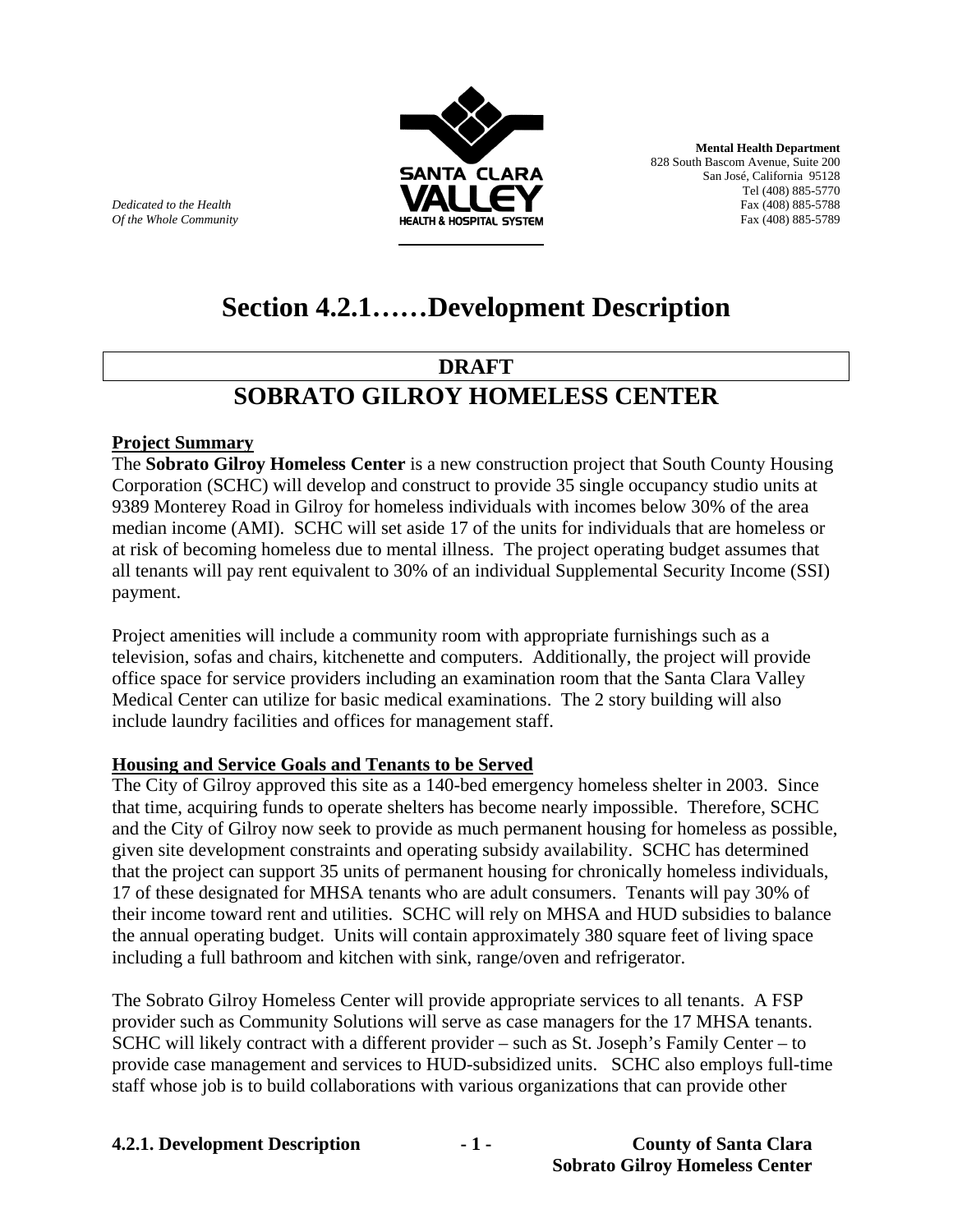services to these tenants. These other services might include money management, ESL and a variety of recreational activities.

Finally, the project will include office space for social service agencies to hold on-site office hours and provide direct services to tenants as well as others from the community. Santa Clara Valley Medical Center has indicated they would like to provide services on site. Other agencies would possibly include County social workers, Social Security claims representatives and Veterans Affairs case workers.

Case managers will provide services to tenants at the housing site. In this way, the case managers will visit the tenants on a regular basis and attend to their needs appropriately. In this environment, the case managers will also organize and coordinate, along with SCHC staff, helpful workshops and other ancillary services.

### **Primary Service Provider**

Community Solutions will be the primary service provider. They will predominantly serve those clients who have Medi-Cal. However, other providers, especially the County of Santa Clara Mental Health Department's South County Mental Health will also play a direct, critical role in the service delivery program because they can refer and will serve the non-Medi-Cal clients who participate in the housing at this site. In order to facilitate a coordinated service delivery approach, the Case Managers' supervisor at Community Solutions will meet with representatives from the service providers involved and the MH Department's Housing Support Liaison and will coordinate the services that will be delivered on site. He/she will facilitate all meetings with Case Managers and others as needed in order to ensure appropriate service delivery. This supervisor or his/her designee will serve as the single point of contact for communications between services providers and property management staff and coordination of supportive services for the MHSA tenants.

#### **Development Partners**

South County Housing Corporation (SCHC) will serve as the managing general partner of a limited partnership that will own the project. This legal ownership structure is required to obtain low income housing tax credits and investor equity, the primary source of construction funding for the project. South County Property Management (SCPM), an affiliate of SCHC, will manage the property. SCPM is currently managing the 60 unit transitional housing project immediately adjacent to this project. As project owner, SCHC will approve a management plan that serves as a guide for the management company. Coordination and cooperation with service providers will serve as a key guiding principle.

| <b>Construction Sources</b> |                                  |                    |  |
|-----------------------------|----------------------------------|--------------------|--|
| <b>Amount</b>               | <b>Source</b>                    | <b>Status</b>      |  |
| \$540,000                   | City of Gilroy                   | Committed          |  |
| \$1,644,793                 | County of Santa Clara Affordable | Committed.         |  |
|                             | <b>Housing Fund</b>              |                    |  |
| \$400,000                   | Co. of Santa Clara HOME          | Apply January 2010 |  |
| \$498,140                   | Co. of Santa Clara CDBG          | Committed          |  |
| \$234,000                   | Sobrato Foundation               | Committed          |  |

#### **Development Financing Summary**